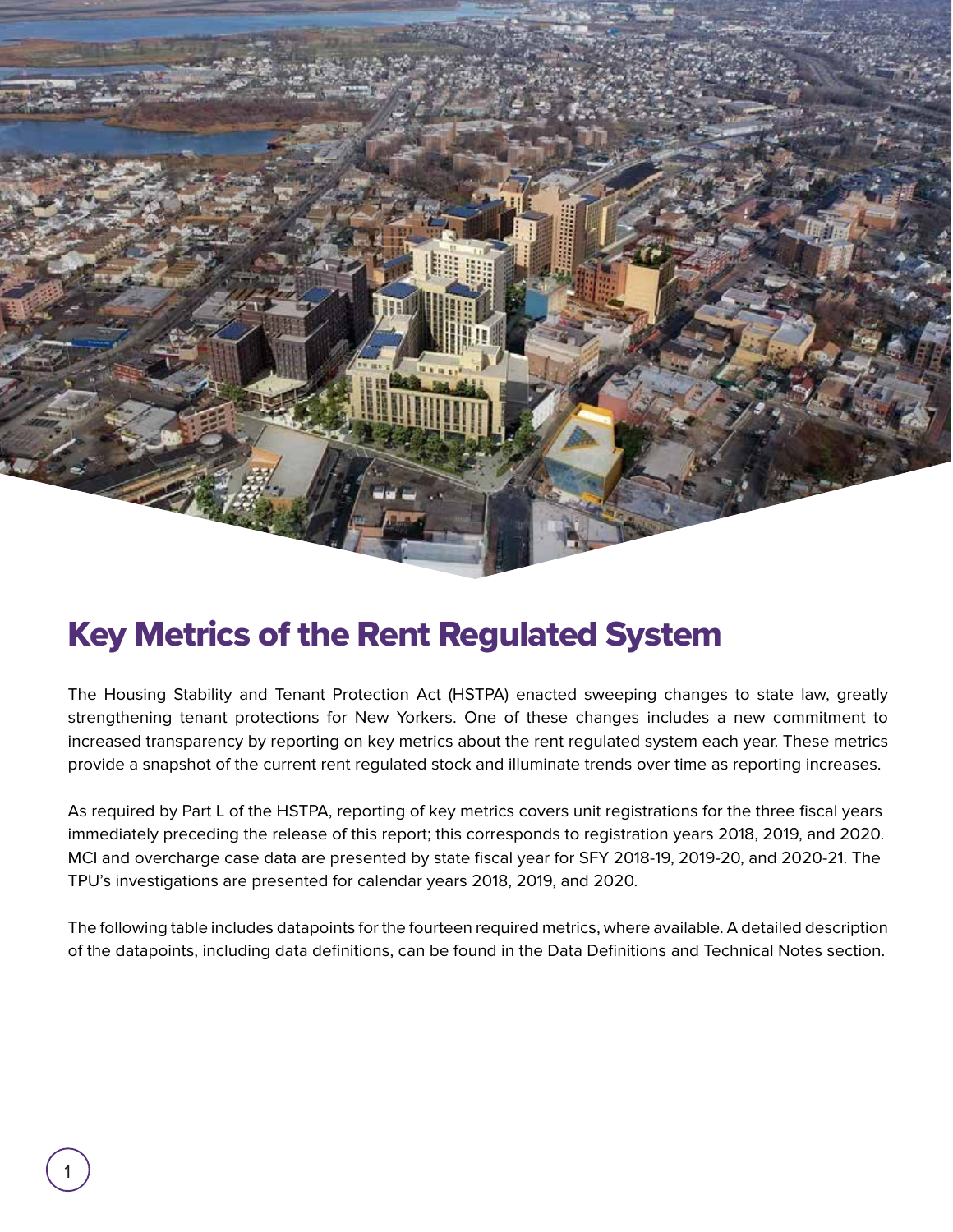| <b>Rent Law Metrics</b>                                                                                                                                                                                                                                                                                                                      | Data<br>point  | <b>Datapoints</b>                                                                                         | <b>Reporting</b><br>Geography | <b>Registration Year</b><br>2018<br>SFY2018-19 | Registra-<br>tion Year<br>2019<br><b>SFY2019-</b><br>20 | Registration<br><b>Year 2020</b><br>SFY2020-21* |
|----------------------------------------------------------------------------------------------------------------------------------------------------------------------------------------------------------------------------------------------------------------------------------------------------------------------------------------------|----------------|-----------------------------------------------------------------------------------------------------------|-------------------------------|------------------------------------------------|---------------------------------------------------------|-------------------------------------------------|
| (i) the number of rent stabilized housing accommodations within each county;                                                                                                                                                                                                                                                                 | $\overline{1}$ | RS units by county                                                                                        | Bronx County*                 | 226,345                                        | 219,856                                                 | 206,062                                         |
|                                                                                                                                                                                                                                                                                                                                              |                |                                                                                                           | Kings County*                 | 266,592                                        | 256,111                                                 | 232,413                                         |
|                                                                                                                                                                                                                                                                                                                                              |                |                                                                                                           | New York County*              | 269,865                                        | 262,001                                                 | 247,824                                         |
|                                                                                                                                                                                                                                                                                                                                              |                |                                                                                                           | Queens County*                | 165,240                                        | 164,096                                                 | 157,107                                         |
|                                                                                                                                                                                                                                                                                                                                              |                |                                                                                                           | Richmond County*              | 8,795                                          | 8,863                                                   | 8,334                                           |
|                                                                                                                                                                                                                                                                                                                                              |                |                                                                                                           | Nassau County*                | 7,880                                          | 7,429                                                   | 7,478                                           |
|                                                                                                                                                                                                                                                                                                                                              |                |                                                                                                           | Rockland County'              | 2,148                                          | 2,176                                                   | 1,924                                           |
|                                                                                                                                                                                                                                                                                                                                              |                |                                                                                                           | Westchester<br>County*        | 29,613                                         | 28,632                                                  | 25,136                                          |
|                                                                                                                                                                                                                                                                                                                                              |                |                                                                                                           | New York State                | 976,478                                        | 949,164                                                 | 886,278                                         |
| (ii) the number of rent controlled housing accommodations within each county;                                                                                                                                                                                                                                                                | $\overline{2}$ | RC units                                                                                                  | New York State                |                                                |                                                         |                                                 |
| (iii) the number of applications for major capital improvements filed with the division, the number of<br>such applications approved as submitted, the number of such applications approved with modifica-<br>tions, and the number of such applications rejected;                                                                           | 3              | MCI applications filed                                                                                    | New York State                | 1,342                                          | 834                                                     | 311                                             |
|                                                                                                                                                                                                                                                                                                                                              | $\overline{4}$ | MCI applications approved as submitted                                                                    | New York State                | 295                                            | 96                                                      | 111                                             |
|                                                                                                                                                                                                                                                                                                                                              | $\mathbf 5$    | MCI applications approved with modifications                                                              | New York State                | 662                                            | 257                                                     | 170                                             |
|                                                                                                                                                                                                                                                                                                                                              | 6              | MCI applications rejected                                                                                 | New York State                | 82                                             | 275                                                     | 44                                              |
| (iv) the median and mean value of applications for major capital improvements approved;                                                                                                                                                                                                                                                      | $\overline{7}$ | Median value of approved MCI applications                                                                 | New York State                | \$112,700                                      | \$107,650                                               | \$110,606                                       |
|                                                                                                                                                                                                                                                                                                                                              | 8              | Mean value of approved MCI applications                                                                   | New York State                | \$255,839                                      | \$209,870                                               | \$191,007                                       |
| (v) the number of units which were registered with the division where the amount charged to and<br>paid by the tenant was less than the registered rent for the housing accommodation;                                                                                                                                                       | $\,9$          | RS units with preferential rents                                                                          | New York State                | 294,149                                        | 307,053                                                 | 292,571                                         |
| (vi) for housing accommodations that were registered with the division where the amount charged<br>to and paid by the tenant was less than the registered rent for the housing accommodation, the<br>median and mean difference between the registered rent for a housing accommodation and the<br>amount charged to and paid by the tenant; | 10             | Median preferential rent discount                                                                         | New York State                | \$467                                          | \$484                                                   | \$487                                           |
|                                                                                                                                                                                                                                                                                                                                              | 11             | Mean preferential rent discount                                                                           | New York State                | \$900                                          | \$934                                                   | \$927                                           |
| (vii) the median and mean registered rent for housing accommodations for which the lease was<br>renewed by an existing tenant;                                                                                                                                                                                                               | 12             | Median legal rent for RS units with lease renewal                                                         | New York State                | \$1,400                                        | \$1,461                                                 | \$1,523                                         |
|                                                                                                                                                                                                                                                                                                                                              | 13             | Mean legal rent for RS units with lease renewal                                                           | New York State                | \$1,767                                        | \$1,867                                                 | \$1,986                                         |
|                                                                                                                                                                                                                                                                                                                                              | 14             | Median legal rent for RS units with vacancy lease                                                         | New York State                | \$2,200                                        | \$2,319                                                 | \$2,303                                         |
| (viii) the median and mean registered rent for housing accommodations for which a lease was<br>signed by a new tenant after a vacancy;                                                                                                                                                                                                       | 15             | Mean legal rent for RS units with vacancy lease                                                           | New York State                | \$2,976                                        | \$3,114                                                 | \$3,066                                         |
| (ix) the median and mean increase, in dollars and as a percentage, in the registered rent for hous-<br>ing accommodations where the lease was signed by a new tenant after a vacancy;                                                                                                                                                        | 16             | Median increase in legal rent in units with vacancy lease (\$)                                            | New York State                | \$211                                          | \$236                                                   | \$27                                            |
|                                                                                                                                                                                                                                                                                                                                              | 17             | Median increase in legal rent in units with vacancy lease (%)                                             | New York State                | 9%                                             | 10%                                                     | $1\%$                                           |
|                                                                                                                                                                                                                                                                                                                                              | 18             | Mean increase in legal rent in units with vacancy lease (\$)                                              | New York State                | \$278                                          | \$285                                                   | \$94                                            |
|                                                                                                                                                                                                                                                                                                                                              | 19             | Mean increase in legal rent in units with vacancy lease (%)                                               | New York State                | 26%                                            | 18%                                                     | 10%                                             |
| (x) the median and mean increase, in dollars and as a percentage, in the registered rent for housing<br>accommodations where the lease was signed by a new tenant after a vacancy, where the amount<br>changed to and paid by the prior tenant was the full registered rent;                                                                 | 20             | Median increase in legal rent in units with vacancy lease and no<br>previous pref. rent (\$)              | New York State                | \$176                                          | \$216                                                   | \$29                                            |
|                                                                                                                                                                                                                                                                                                                                              | 21             | Median increase in legal rent in units with vacancy lease and no<br>previous pref. rent (%)               | New York State                | 10%                                            | 14%                                                     | 2%                                              |
|                                                                                                                                                                                                                                                                                                                                              | 22             | Mean increase in legal rent in units with vacancy lease and no<br>previous pref. rent (\$)                | New York State                | \$248                                          | \$245                                                   | \$104                                           |
|                                                                                                                                                                                                                                                                                                                                              | 23             | Mean increase in legal rent in units with vacancy lease and no<br>previous pref. rent (%)                 | New York State                | 26%                                            | 23%                                                     | 16%                                             |
| (xi) the median and mean increase, in dollars and as a percentage, in the registered rent for<br>housing accommodations where the lease was signed by a new tenant after a vacancy, where the<br>amount changed to and paid by the prior tenant was less than the registered rent;                                                           | 24             | Median increase in legal rent in units with vacancy lease and<br>previous pref. rent (\$)                 | New York State                | \$248                                          | \$256                                                   | \$21                                            |
|                                                                                                                                                                                                                                                                                                                                              | 25             | Median increase in legal rent in units with vacancy lease and<br>previous pref. rent (%)                  | New York State                | 6%                                             | 6%                                                      | 1%                                              |
|                                                                                                                                                                                                                                                                                                                                              | 26             | Mean increase in legal rent in units with vacancy lease and<br>previous pref. rent (\$)                   | New York State                | \$326                                          | \$345                                                   | \$79                                            |
|                                                                                                                                                                                                                                                                                                                                              | 27             | Mean increase in legal rent in units with vacancy lease and<br>previous pref. rent (%)                    | New York State                | 21%                                            | 11%                                                     | 3%                                              |
| (xii) the number of rent overcharge complaints processed by the division;                                                                                                                                                                                                                                                                    | 28             | Count of overcharge complaints processed                                                                  | New York State                | 1,119                                          | 666                                                     | 326                                             |
| (xiii) the number of final overcharge orders granting an overcharge;                                                                                                                                                                                                                                                                         | 29             | Count of overcharges orders granted                                                                       | New York State                | 399                                            | 206                                                     | 107                                             |
| (xiv) the number of investigations commenced by the tenant protection unit, the aggregate number<br>of rent stabilized or rent controlled housing accommodations in each county that were the subject<br>of such investigations, and the dispositions of such investigations.                                                                | 30             | Count of investigations commenced by TPU**<br>31 Count of RS and RC units subject to TPU investigations** | New York State                | 3,525                                          | 2,121                                                   | 294                                             |
|                                                                                                                                                                                                                                                                                                                                              |                |                                                                                                           | Bronx County**                | 3,997                                          | 1,940                                                   | 4,330                                           |
|                                                                                                                                                                                                                                                                                                                                              |                |                                                                                                           | Kings County**                | 5,483                                          | 3,520                                                   | 5,209                                           |
|                                                                                                                                                                                                                                                                                                                                              |                |                                                                                                           | New York County*              | 6,773                                          | 2,480                                                   | 4,150                                           |
|                                                                                                                                                                                                                                                                                                                                              |                |                                                                                                           | Queens County**               | 1,980                                          | 1,963                                                   | 1,743                                           |
|                                                                                                                                                                                                                                                                                                                                              |                |                                                                                                           | Richmond County**             | 72                                             | 11                                                      | 101                                             |
|                                                                                                                                                                                                                                                                                                                                              |                |                                                                                                           | Nassau County**               | 114                                            | $\circ$                                                 | 30                                              |
|                                                                                                                                                                                                                                                                                                                                              |                |                                                                                                           | Rockland County**             | $\mathsf{O}\xspace$                            | $\mathbf{0}$                                            | 1                                               |
|                                                                                                                                                                                                                                                                                                                                              |                |                                                                                                           | Westchester<br>County**       | 756                                            | 512                                                     | 745                                             |
|                                                                                                                                                                                                                                                                                                                                              |                |                                                                                                           | New York State                | 19,175                                         | 10,426                                                  | 16,309                                          |
|                                                                                                                                                                                                                                                                                                                                              | 32             | Disposition of TPU investigations                                                                         | New York State                |                                                |                                                         |                                                 |

NOTE: \*All registration data are as of March 31, 2021. As a result of lags in reporting, previously reported numbers (i.e. previous Annual Reports) are updated to reflect latest data as of March 31, 2021.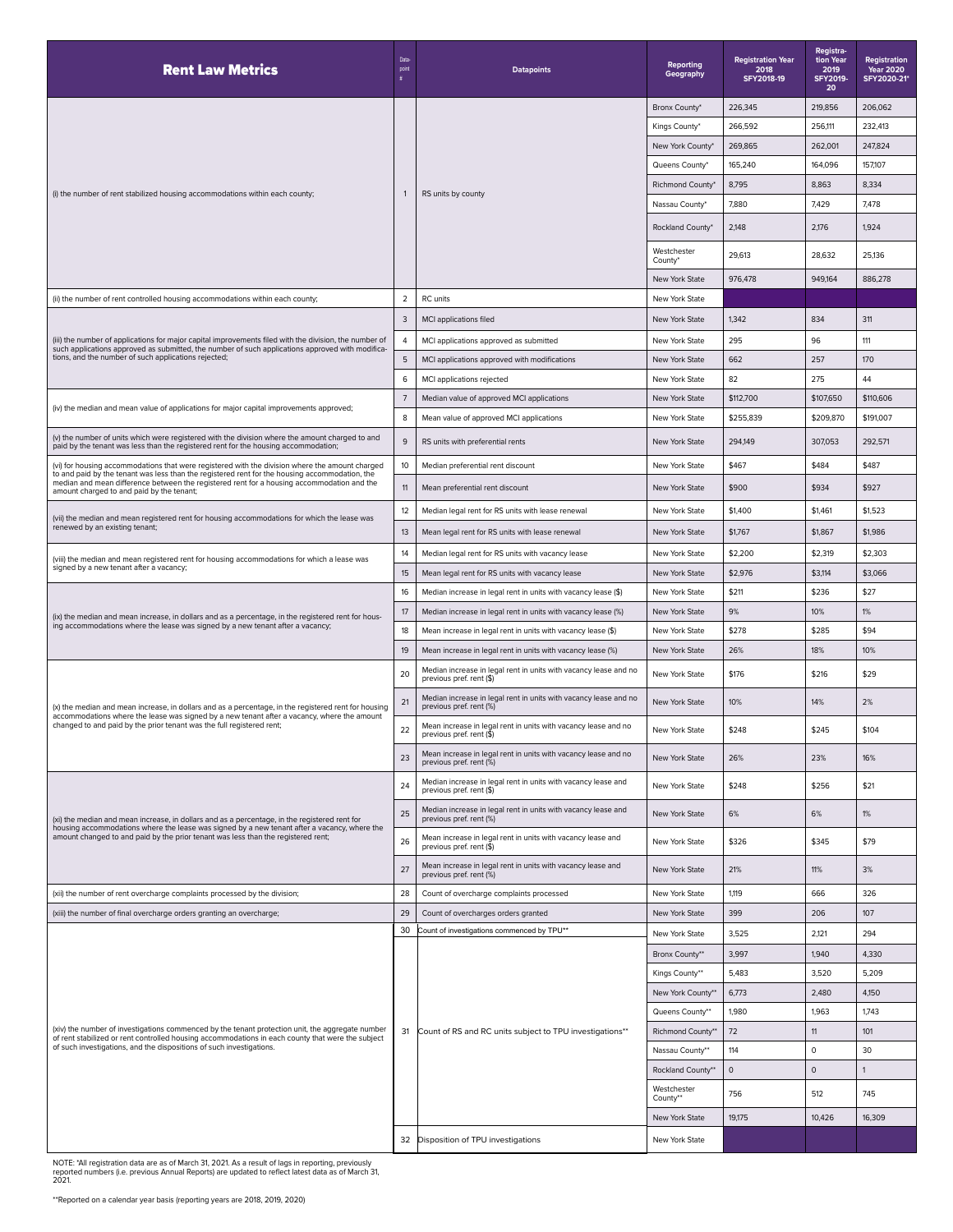## DATA DEFINITIONS AND TECHNICAL NOTES

## **DATA DEFINITIONS**

The metrics, as enumerated in the law and as presented in this report, are defined and described below.

- (i) The number of rent stabilized housing accommodations within each county. Rent stabilized housing accommodations are defined as rent stabilized units registered in annual registrations with DHCR Office of Rent Administration (ORA), excluding exit registrations. This data is presented by county and for New York State.
- (ii) The number of rent controlled housing accommodations within each county. The current rent registration system does not collect information on rent controlled units. The U.S. Census Bureau's New York City Housing Vacancy Survey provides estimates of rent controlled units within New York City. Those estimates can be found at https://www.census.gov/programs-surveys/nychvs.html.
- (iii) The number of applications for major capital improvements filed with the division, the number of such applications approved as submitted, the number of such applications approved with modifications, and the number of such applications rejected. The number of MCI applications filed are defined as the number of applications filed within the given fiscal year. The number of applications approved as submitted, approved with modifications, and rejected are defined as those applications which were processed and closed within the given fiscal year and which were granted as submitted, granted in part, or denied, respectively. Due to variations in processing times for MCI applications, the sum of applications granted, granted in part, and denied may not equal the number of applications filed in a relevant fiscal year.
- (iv) The median and mean value of applications for Major Capital Improvements approved. These values are defined as the median and mean of total approved costs for MCIs that were granted or granted in part in the relevant fiscal year.
- (v) The number of units which were registered with the division where the amount charged to and paid by the tenant was less than the registered rent for the housing accommodation. The report presents the number of units with preferential rents; units with preferential rents are defined as occupied rent stabilized units that are registered with a preferential rent amount that is less than the registered legal rent amount in the relevant registration year. See also additional technical notes for legal and preferential rent amounts, below.
- (vi) For housing accommodations that were registered with the division where the amount charged to and paid by the tenant was less than the registered rent for the housing accommodation, the median and mean difference between the registered rent for a housing accommodation and the amount charged to and paid by the tenant. The report presents the median and mean difference between the registered preferential and legal rent amounts for occupied rent stabilized units that are registered with a preferential rent amount that is less than the registered legal rent amount for the relevant registration year. See also additional technical notes for legal and preferential rent amounts, below.
- (vii) The median and mean registered rent for housing accommodations for which the lease was renewed by an existing tenant. The report presents the median and mean registered legal rent amounts for occupied rent stabilized units where a lease was signed within the twelve months prior to April 2 of the relevant registration year and at least one tenant was recorded as being the same person on both the prior and relevant registration year for the unit. See additional technical notes for information on tenant information and tenant matching methodologies, below. See also additional technical notes for legal and preferential rent amounts, below.
- (viii) The median and mean registered rent for housing accommodations for which a lease was signed by a new tenant after a vacancy. The report presents the median and mean registered legal rent amounts for occupied rent stabilized units where a lease was signed within the twelve months prior to April 2 of the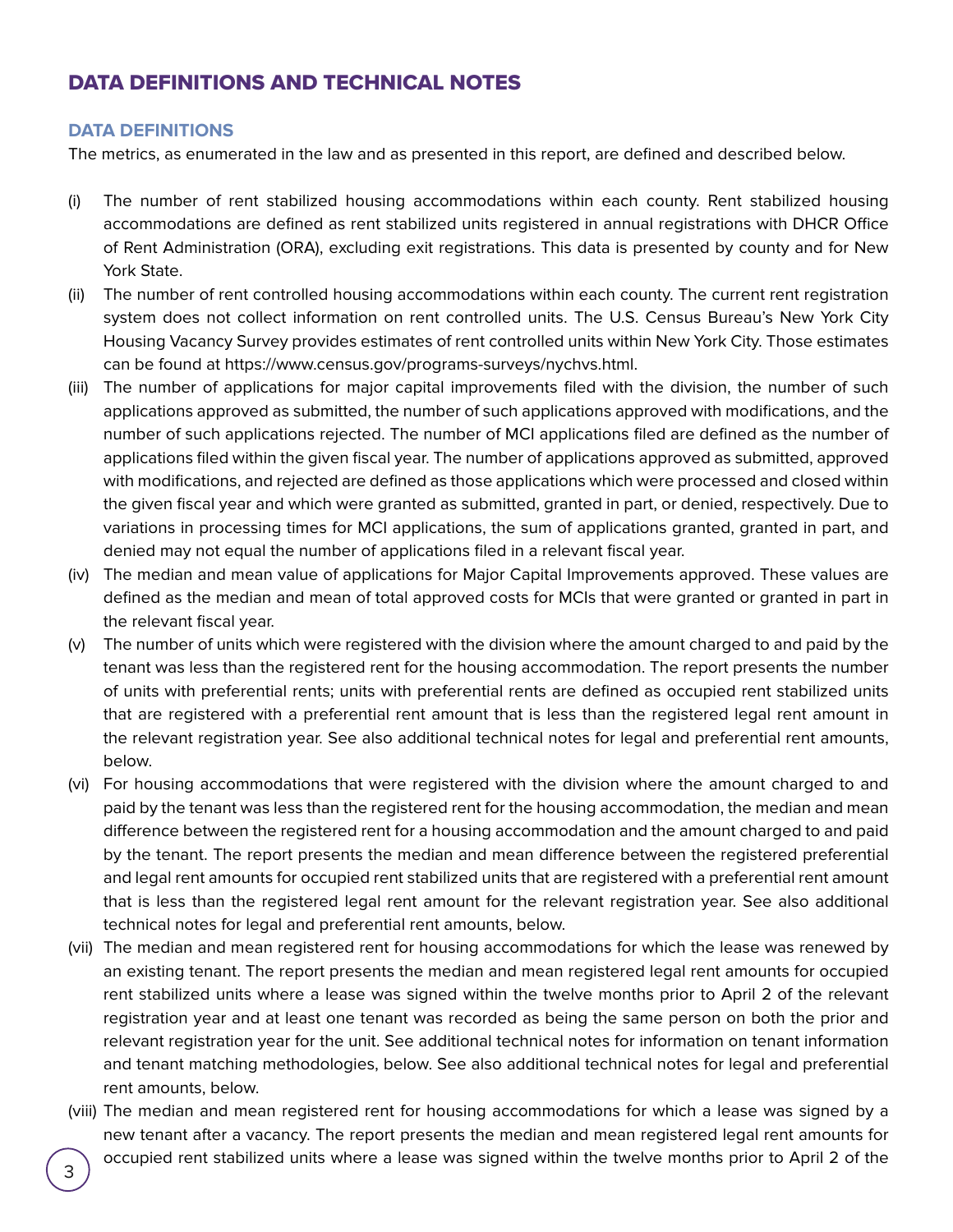relevant registration year and no tenant name in the relevant registration year records matches tenant name in the prior registration year records for the unit. See additional technical notes for information on tenant information and tenant matching methodologies, below. See also additional technical notes for legal and preferential rent amounts, below.

- (ix) The median and mean increase, in dollars and as a percentage, in the registered rent for housing accommodations where the lease was signed by a new tenant after a vacancy. The report presents the median and mean difference, in dollars and percent, in the legal registered rent amounts for the relevant and prior registration years for units that were registered as occupied rent stabilized units in both registration years, where a lease was signed within the twelve months prior to April 2 of the relevant registration year, and no tenant name in the relevant registration year records matches tenant name in the prior registration year records for the unit. See additional technical notes for information on tenant information and tenant matching methodologies, below. See also additional technical notes for legal and preferential rent amounts, below.
- (x) The median and mean increase, in dollars and as a percentage, in the registered rent for housing accommodations where the lease was signed by a new tenant after a vacancy, where the amount changed to and paid by the prior tenant was the full registered rent. The report presents the median and mean difference, in dollars and percent, in the legal registered rent amounts for the relevant and prior registration years for units that were registered as occupied rent stabilized units in both registration years, where a lease was signed within the twelve months prior to April 2 of the relevant registration year, where no tenant name in the relevant registration year records matches tenant name in the prior registration year records for the unit, and where there was not a registered preferential rent in the prior registration year. See additional technical notes for information on tenant information and tenant matching methodologies, below. See also additional technical notes for legal and preferential rent amounts, below.
- (xi) The median and mean increase, in dollars and as a percentage, in the registered rent for housing accommodations where the lease was signed by a new tenant after a vacancy, where the amount changed to and paid by the prior tenant was less than the registered rent. The report presents the median and mean difference, in dollars and percent, in the legal registered rent amounts for the relevant and prior registration years for units that were registered as occupied rent stabilized units in both registration years, where a lease was signed within the twelve months prior to April 2 of the relevant registration year, where no tenant name in the relevant registration year records matches tenant name in the prior registration year records for the unit, and where there was a registered preferential rent in the prior registration year. See additional technical notes for information on tenant information and tenant matching methodologies, below. See also additional technical notes for legal and preferential rent amounts, below.
- (xii) The number of rent overcharge complaints processed by the division. The report presents the total number of overcharge orders issued in the relevant fiscal year.
- (xiii) The number of final overcharge orders granting an overcharge. The report presents the total number of overcharge applications granted in the relevant fiscal year.
- (i) The number of investigations commenced by the Tenant Protection Unit (TPU), the aggregate number of rent stabilized or rent controlled housing accommodations in each county that were the subject of such investigations, and the dispositions of such investigations. These metrics are reported on a calendar year basis. (1) The report presents TPU's investigation totals comprised of registration compliance initiative investigations, audits of registered legal regulated rents, and comprehensive legal investigations. This data is presented by county and for New York State. The ongoing Covid-19 pandemic impacted TPU's investigation totals for 2020. (2) For registration compliance initiative investigations, the aggregate number of rent stabilized or rent controlled housing accommodations in each county that were the subject of such investigations are reported in the year in which they registered. (3) The dispositions of investigations are unable to be disclosed due to the nature of ongoing investigations.